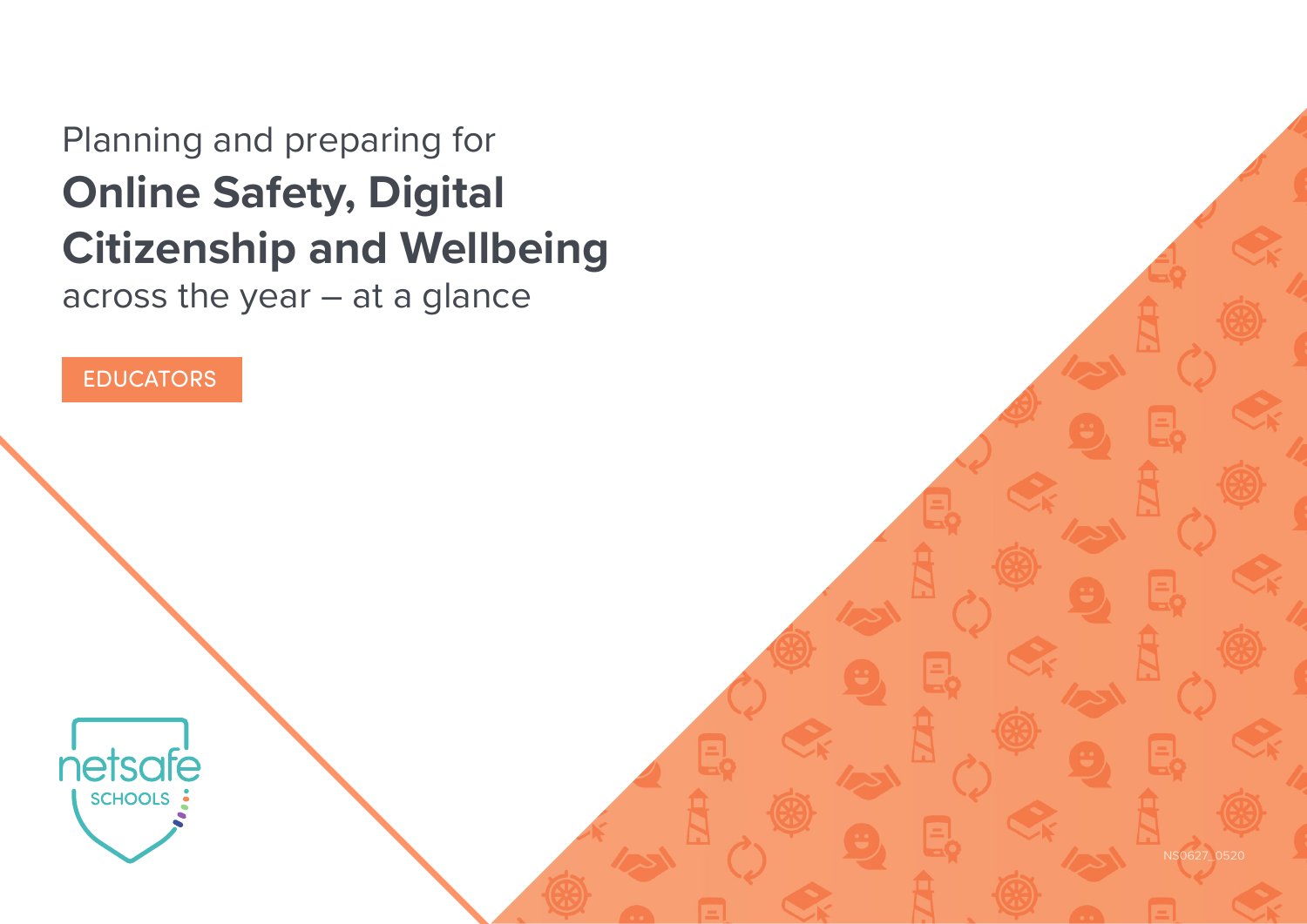Schools are busy places and it can be hard to prioritise what to do at different times during the year. Planning and preparing for Online Safety, Digital Citizenship and Wellbeing across the year helps schools to navigate this, providing two yearly planners - one for school leaders and e-learning leaders, and one for teachers.

Key tasks and considerations to support online safety, digital citizenship and wellbeing have been identified and spread across the year, helping to guide schools as they implement and develop approaches to ensure safe learning environments.

This planner for educators links closely to the key areas of the Netsafe Schools Framework so schools and kura can see at a glance key actions which will help them develop within the framework and meet the effective indicators of the Netsafe Schools Review Tool.

 Every school is different and so while the yearly planners help schools to identify key tasks to consider throughout the year, it is also important that they are customised to fit the needs and approaches of the school.

School-specific events which complement online safety, digital citizenship and wellbeing can be added, actions reallocated and tasks reshaped as needed.

#### Te piko o te māhuri, tērā te tupu o te rakāu

The way in which the young sapling is nurtured (bent), determines how the tree will grow.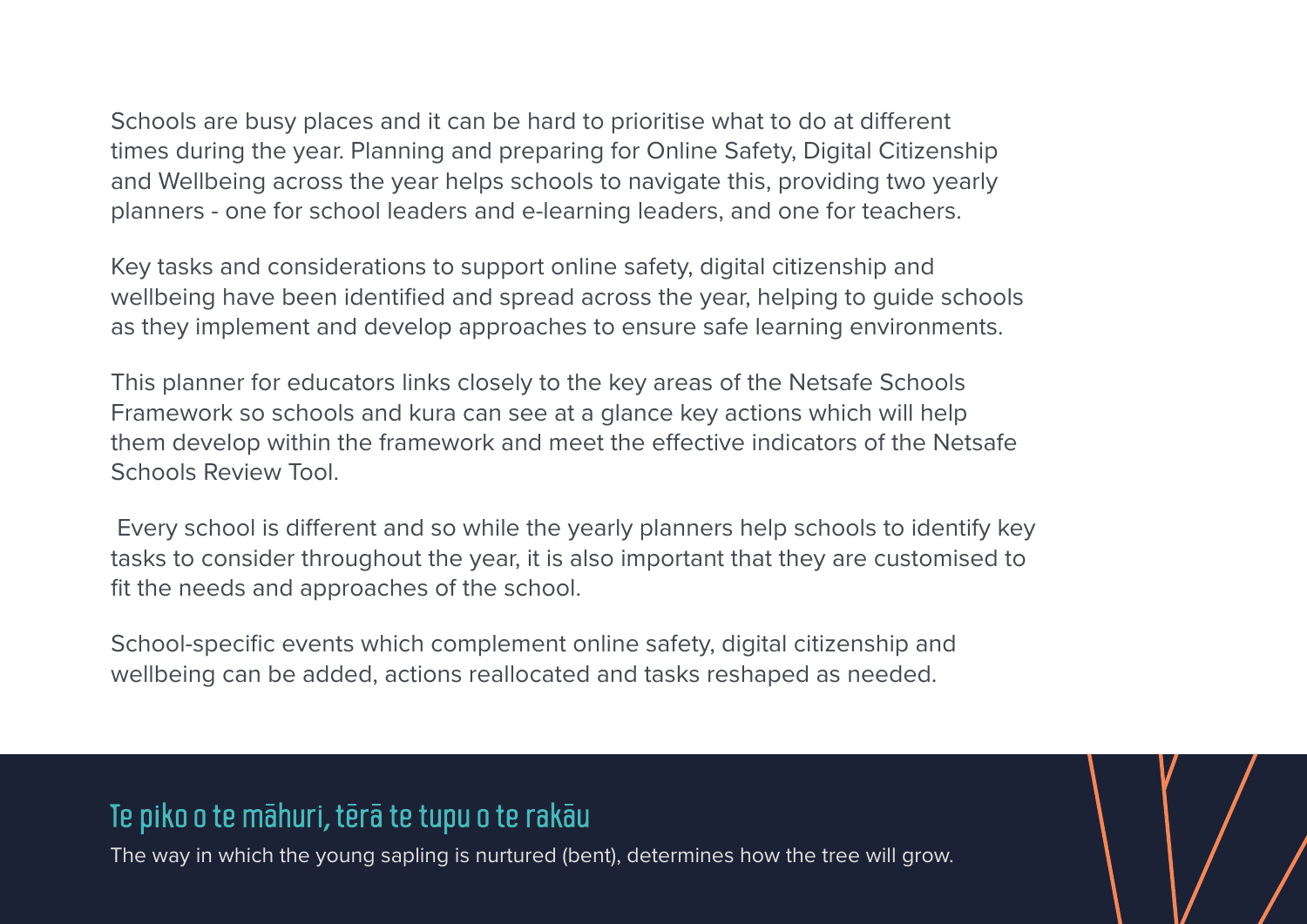#### **Term One**

| <b>Students</b><br><b>Akonga</b>                                                                                                                                                                                                                                                                                                                                                                                                                                                                                                                                                                                                                                        | <b>Stewardship</b><br>$\mathtt{B}$<br><b>Kaitiakitanga</b>                                                                            | <b>Curriculum</b><br><b>Marau</b><br>$\mathcal{Q}_{\vec{k}}$                                                                                                                                                                                                                                                                                                                                                                                                                                                                                                                                                                                                                                                                                                                                            | <b>Partnerships</b><br>Mahi ngātahi<br>$\sum$                                                                                                                                                                                                                                                                                                                                                                                                                                      |
|-------------------------------------------------------------------------------------------------------------------------------------------------------------------------------------------------------------------------------------------------------------------------------------------------------------------------------------------------------------------------------------------------------------------------------------------------------------------------------------------------------------------------------------------------------------------------------------------------------------------------------------------------------------------------|---------------------------------------------------------------------------------------------------------------------------------------|---------------------------------------------------------------------------------------------------------------------------------------------------------------------------------------------------------------------------------------------------------------------------------------------------------------------------------------------------------------------------------------------------------------------------------------------------------------------------------------------------------------------------------------------------------------------------------------------------------------------------------------------------------------------------------------------------------------------------------------------------------------------------------------------------------|------------------------------------------------------------------------------------------------------------------------------------------------------------------------------------------------------------------------------------------------------------------------------------------------------------------------------------------------------------------------------------------------------------------------------------------------------------------------------------|
| Work with the school's e-learning<br><b>Leader and Digital team to:</b><br>Ensure students understand the<br>processes in place for seeking help<br>and that these are visible around the<br>school.<br>Establish/ unpack online safety<br>expectations (use agreements/<br>treaties) with students, co-<br>constructing these expectations with<br>students.<br>Ensure any use agreements/ treaties<br>are displayed and visible within the<br>learning environment.<br>Set-up accounts and log-ins with<br>students (if applicable) and unpack<br>the importance of keeping passwords<br>secure and unique.<br>Create a class/ school online safety<br>student group. | Familarise yourself with school<br>polices around online safety,<br>wellbeing and the safe and<br>responsible use of digital devices. | Use findings from student surveys<br>to identify areas of strength and<br>areas for development during the<br>year.<br>Incorporate opportunities in your<br>planning for students to engage in<br>conversations around their<br>experiences and activities online<br>using Netsafe's <b>Student Voice</b><br>Guide<br>Identify opportunities throughout<br>the term when online safety, digital<br>citizenship and wellbeing can be<br>authentically included in learning.<br>Explore resources available to<br>support learning.<br>Add key dates to your term planner<br>including Safer Internet Day<br>(February)<br><b>DATES TO PUT IN THE CALENDAR</b><br>February<br>Safer Internet Day<br>March<br>Children's Day NZ<br><b>Zero Discrimination Day</b><br><b>International Day of Happiness</b> | Communicate the school's focus<br>on online safety and the need for<br>parents to engage with young<br>people around online practices. ie<br>in your class newsletter, during a<br>'back to school' evening.<br>Support a Netsafe Event (PPT) for<br>parents<br>Ensure families and whanau<br>understand the school has<br>processes in place for reporting and<br>dealing with online harm and<br>engage with external agencies<br>(including Netsafe, NZ Police) when<br>needed. |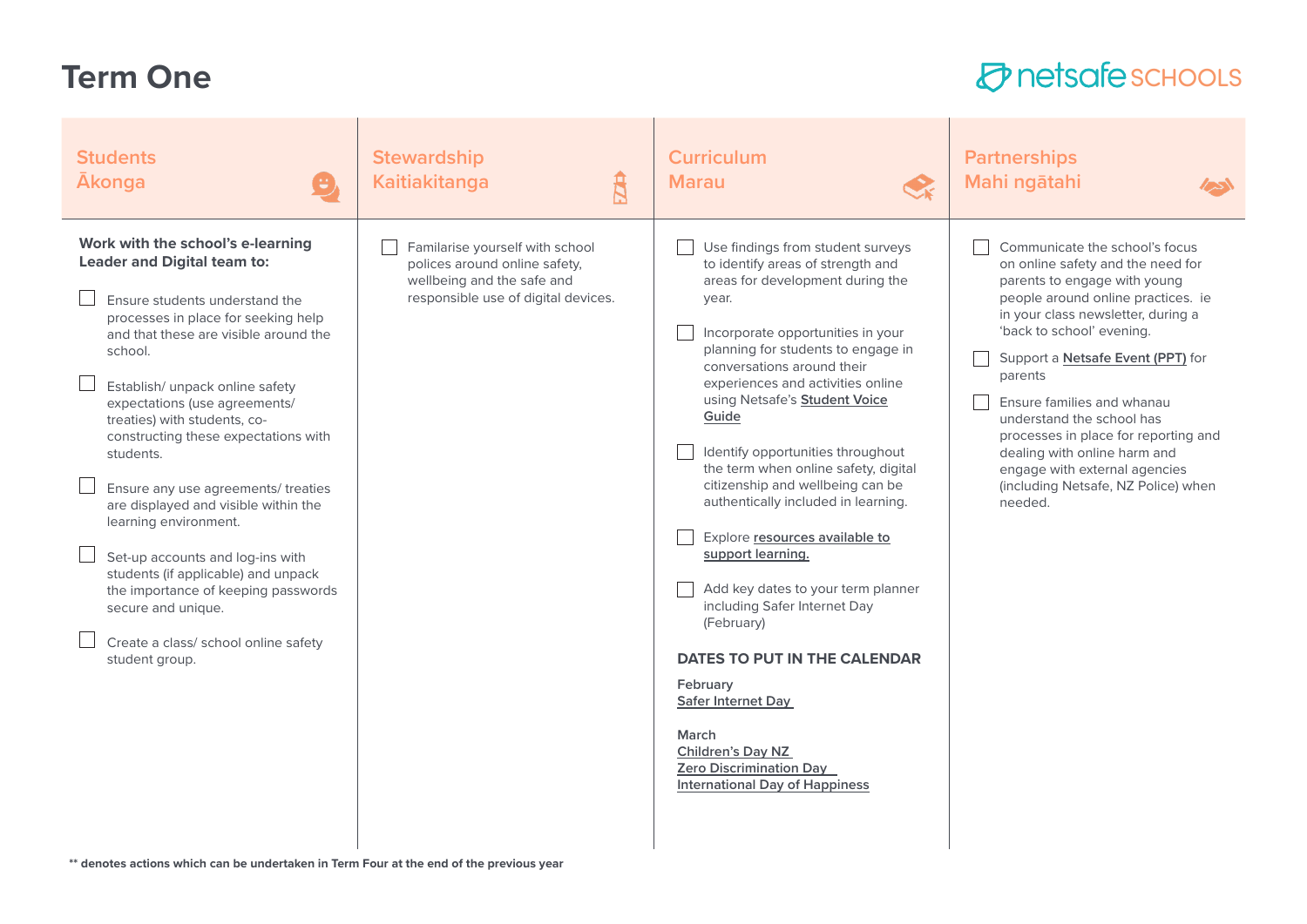## **Term One**

| e.<br><b>Professional Confidence</b><br>Te tū māia                                                                                                                                                                                                                                                                                                                                                                                                 | Inquiry and Review   Te aromātai                                                                                                  | Leadership   Hautūtanga                                                                                                                                                                       |
|----------------------------------------------------------------------------------------------------------------------------------------------------------------------------------------------------------------------------------------------------------------------------------------------------------------------------------------------------------------------------------------------------------------------------------------------------|-----------------------------------------------------------------------------------------------------------------------------------|-----------------------------------------------------------------------------------------------------------------------------------------------------------------------------------------------|
| Sign up to receive Netsafe's monthly online<br>safety newsletter.<br><b>BECOME FAMILIAR WITH THE FOLLOWING</b><br><b>GUIDES:</b><br>Digital Technology- Safe and Responsible Use<br>in Schools Guide (MoE)<br>Guidelines for the surrender and retention of<br>property and searches (MoE).<br><b>Bullying Prevention and Response. A Guide for</b><br>Schools (MoE).<br><b>Supporting Students-Pastoral Care Guidelines</b><br>Te Pakiaka Tangata | Complete a staff survey or provide feedback to<br>help identify your strengths and areas you would<br>like to develop further in. | POLICIES AND EXPECTATIONS<br>Revisit parental permissions and consent re use<br>of students' images, work etc.<br>Review procedures for student sign-up to school-<br>based accounts/ devices |
|                                                                                                                                                                                                                                                                                                                                                                                                                                                    |                                                                                                                                   |                                                                                                                                                                                               |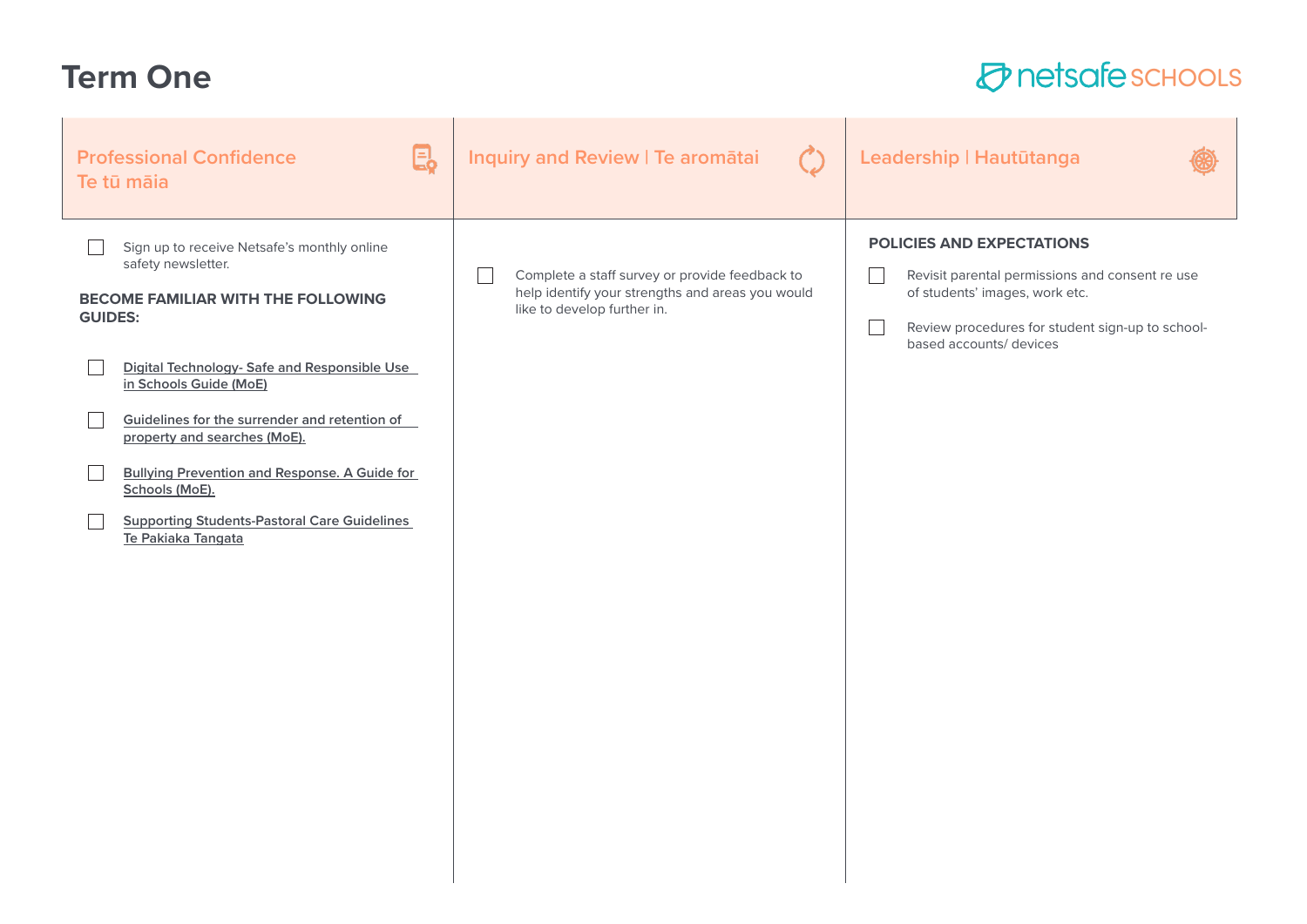## **Term Two**

| <b>Students</b><br><b>Ākonga</b><br>e                                                                                                                                                                                                                                                                                                                                                                                                                                                                                                                                                                                                                                    | <b>Stewardship</b><br>$\mathbf{\hat{B}}$<br><b>Kaitiakitanga</b>                                                                      | <b>Curriculum</b><br><b>Marau</b><br>$\mathcal{Q}_k$                                                                                                                                                                                                                                                                                                                                                                                                                                                                                                                                                                                                                                                                                          | <b>Partnerships</b><br>Mahi ngātahi                                                                                                                                                                                                                                                                                   |
|--------------------------------------------------------------------------------------------------------------------------------------------------------------------------------------------------------------------------------------------------------------------------------------------------------------------------------------------------------------------------------------------------------------------------------------------------------------------------------------------------------------------------------------------------------------------------------------------------------------------------------------------------------------------------|---------------------------------------------------------------------------------------------------------------------------------------|-----------------------------------------------------------------------------------------------------------------------------------------------------------------------------------------------------------------------------------------------------------------------------------------------------------------------------------------------------------------------------------------------------------------------------------------------------------------------------------------------------------------------------------------------------------------------------------------------------------------------------------------------------------------------------------------------------------------------------------------------|-----------------------------------------------------------------------------------------------------------------------------------------------------------------------------------------------------------------------------------------------------------------------------------------------------------------------|
| Work with the school's e-learning<br><b>Leader and Digital team to:</b><br>Revisit the processes in place for<br>seeking help and that these are<br>visible around the school.<br>Revisit online safety and digital<br>citizenship expectations (use<br>agreements/treaties) with students.<br>Ensure any use agreements/ treaties<br>are still displayed and visible within<br>the learning environment.<br>Revisit passwords, log-ins and<br>expectations for use.<br>Explore leadership opportunities<br>for students for example Netsafe's<br>YAS Programme (secondary)<br>Introduce your students to the<br>Harmful Digital Communications Act<br>(if appropriate). | Familarise yourself with school<br>polices around online safety,<br>wellbeing and the safe and<br>responsible use of digital devices. | Identify opportunities throughout<br>the term when online safety, digital<br>citizenship and wellbeing can be<br>authentically included in learning.<br>Explore resources available to<br>support learning.<br>Add key dates to your term planner<br>including Bullying Free Week (May)<br>and Netsafe's Online Safety Week<br>(June).<br>Incorporate opportunities in your<br>planning for students to engage in<br>conversations around their<br>experiences and activities online<br>using Netsafe's Student Voice<br>Guide<br>DATES TO PUT IN THE CALENDAR<br>April<br><b>World Intellectual Property Day</b><br>May<br><b>Bullying Free Week &amp;</b><br><b>Pink Shirt Day</b><br>Youth Week NZ<br>June<br><b>Global Day of Parents</b> | Identify opportunities where online<br>safety information and advice can<br>be shared with parents and whanau<br>ie in newsletters, via school<br>social media channels, during<br>parent information evenings.<br>Involve students in initiatives to<br>share online safety information with<br>families and whanau. |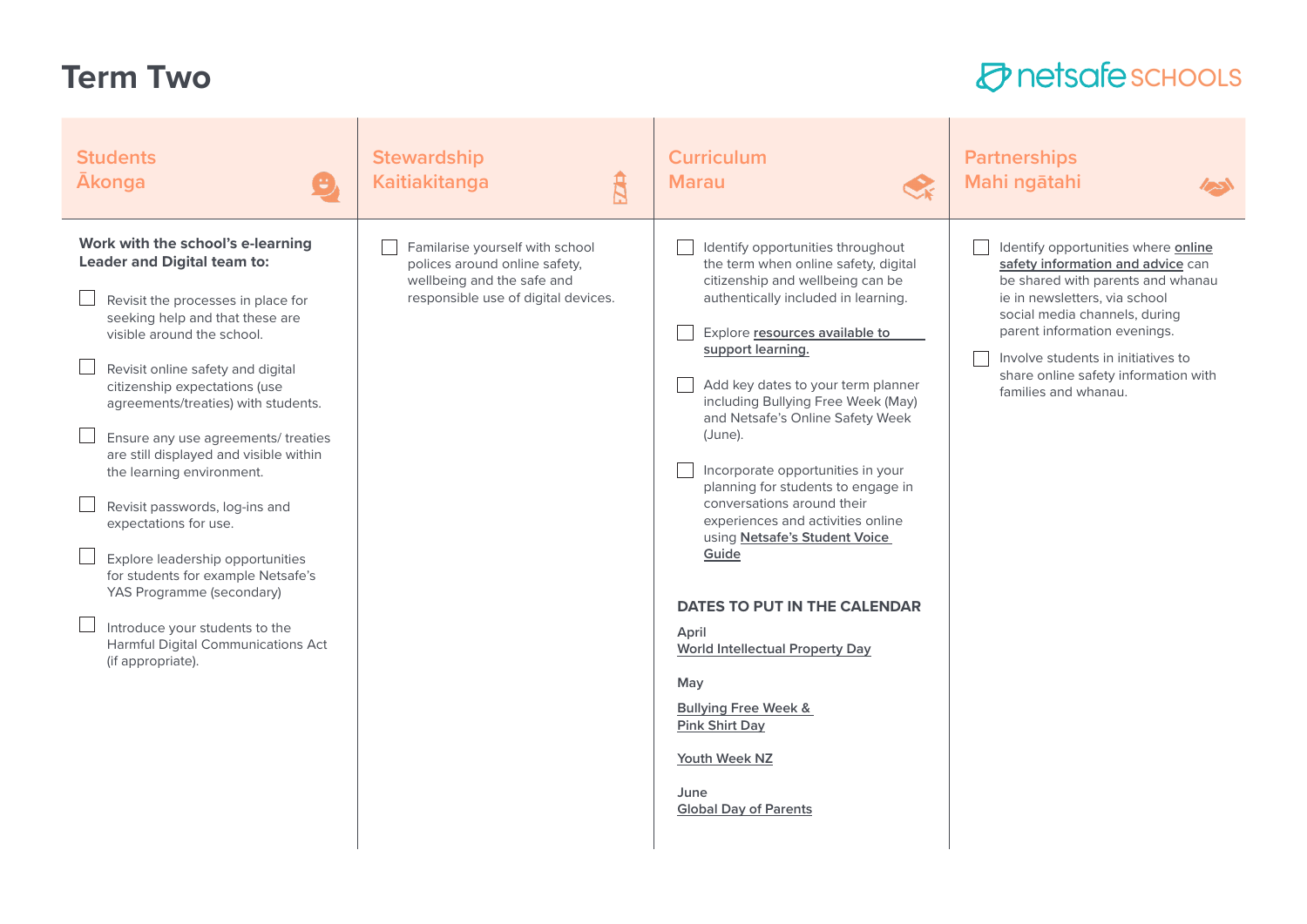## **Term Two**

| 恳<br><b>Professional Confidence</b><br>Te tū māia                                                                                                                                                                                                                                                                                                                                                                                                | Inquiry and Review   Te aromātai                                                                                                                |  |
|--------------------------------------------------------------------------------------------------------------------------------------------------------------------------------------------------------------------------------------------------------------------------------------------------------------------------------------------------------------------------------------------------------------------------------------------------|-------------------------------------------------------------------------------------------------------------------------------------------------|--|
| Undertake online safety, digital citizenship and<br>wellbeing development sessions provided<br>internally or by an external agency.<br>Become familiar with the Harmful Digital<br>Communications Act and understand how it<br>impacts yourself and your students.<br>Identify any external online safety, digital<br>citizenship and wellbeing professional<br>development opportunities including Netsafe's<br><b>Online Safety Conference</b> | Reflect on online safety, digital citizenship and<br>wellbeing learning and teaching from the<br>previous term and use this to inform planning. |  |
|                                                                                                                                                                                                                                                                                                                                                                                                                                                  |                                                                                                                                                 |  |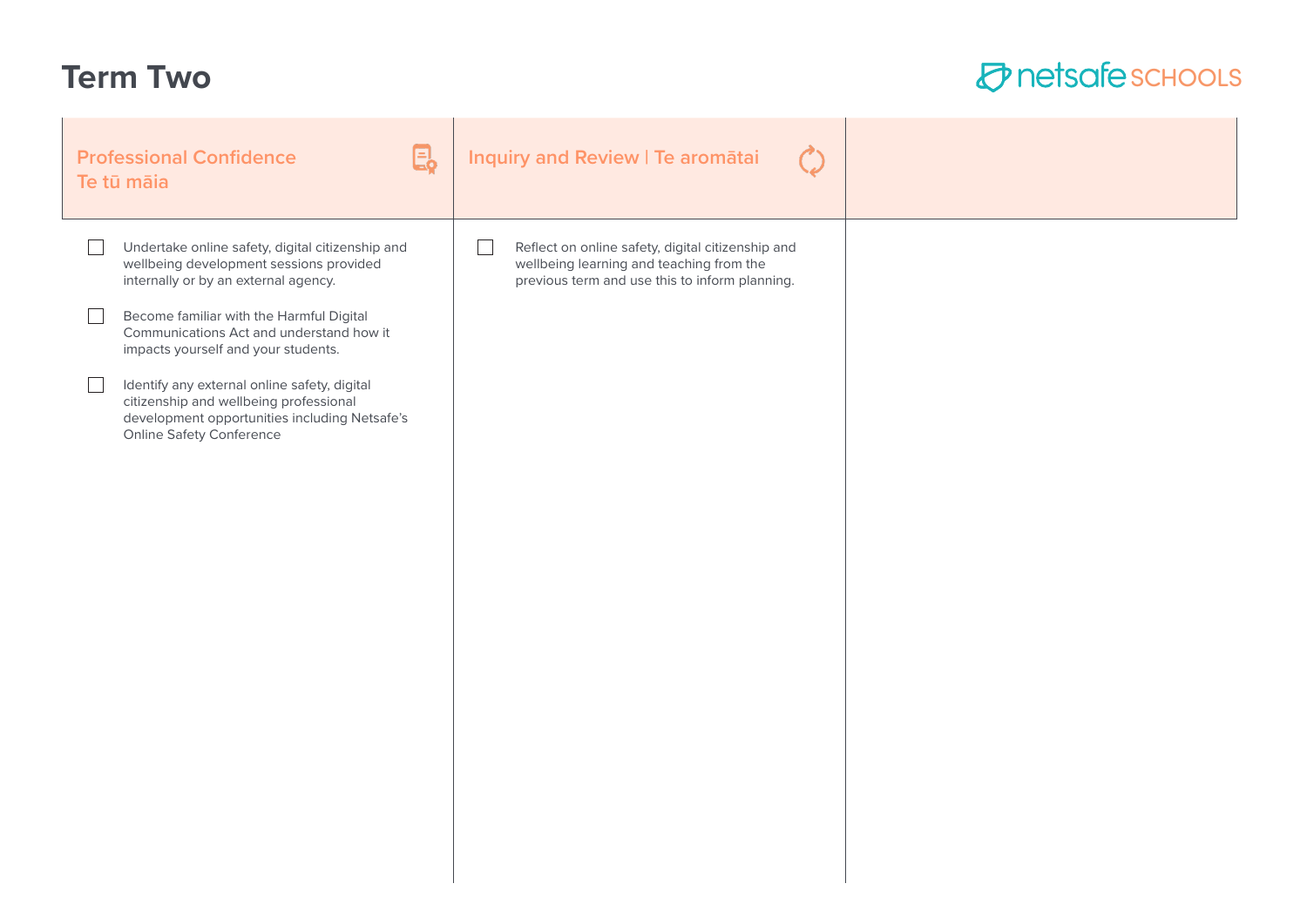## **Term Three**

| <b>Students</b><br><b>Ākonga</b><br>$\left(\frac{1}{2}\right)$                                                                                                                                                                                                                                                                                                                                                                                                                                                                | <b>Stewardship</b><br>$\mathbf{\hat{H}}$<br>Kaitiakitanga | <b>Curriculum</b><br><b>Marau</b><br>$\textcolor{red}{\bigotimes_{\mathsf{k}}}$                                                                                                                                                                                                                                                                                                                                                                                                                                                                                                                                                                                           | <b>Partnerships</b><br>Mahi ngātahi                                                                                                                                                                                                                                                                                                  |
|-------------------------------------------------------------------------------------------------------------------------------------------------------------------------------------------------------------------------------------------------------------------------------------------------------------------------------------------------------------------------------------------------------------------------------------------------------------------------------------------------------------------------------|-----------------------------------------------------------|---------------------------------------------------------------------------------------------------------------------------------------------------------------------------------------------------------------------------------------------------------------------------------------------------------------------------------------------------------------------------------------------------------------------------------------------------------------------------------------------------------------------------------------------------------------------------------------------------------------------------------------------------------------------------|--------------------------------------------------------------------------------------------------------------------------------------------------------------------------------------------------------------------------------------------------------------------------------------------------------------------------------------|
| Revisit the processes in place for<br>seeking help and that these are<br>visible around the school.<br>Revisit online safety and digital<br>citizenship expectations (use<br>agreements/treaties) with students.<br>Ensure any use agreements/ treaties<br>are still displayed and visible within<br>the learning environment.<br>Begin to unpack the Harmful Digital<br>Communications Act (if appropriate),<br>focusing on key principles (age<br>appropriate) and discuss what these<br>would look like in digital spaces. |                                                           | Identify opportunities throughout<br>the term when online safety, digital<br>citizenship and wellbeing can be<br>authentically included in learning.<br>Explore resources available to<br>support learning.<br>Add key dates to your term planner<br>including Random Acts of Kindness<br>Day (September).<br>Incorporate opportunities in your<br>planning for students to engage in<br>conversations around their<br>experiences and activities online<br>using Netsafe's Student Voice<br>Guide<br>DATES TO PUT IN THE CALENDAR<br>August<br><b>International Youth Day</b><br>September<br><b>Random Acts of Kindness Day</b><br><b>International World Peace Day</b> | Identify opportunities where online<br>safety information and advice can<br>be shared with parents and whanau<br>ie in newsletters, via school<br>social media channels, during<br>parent information evenings.<br>Continue to involve students<br>in initiatives to share online safety<br>information with families and<br>whanau. |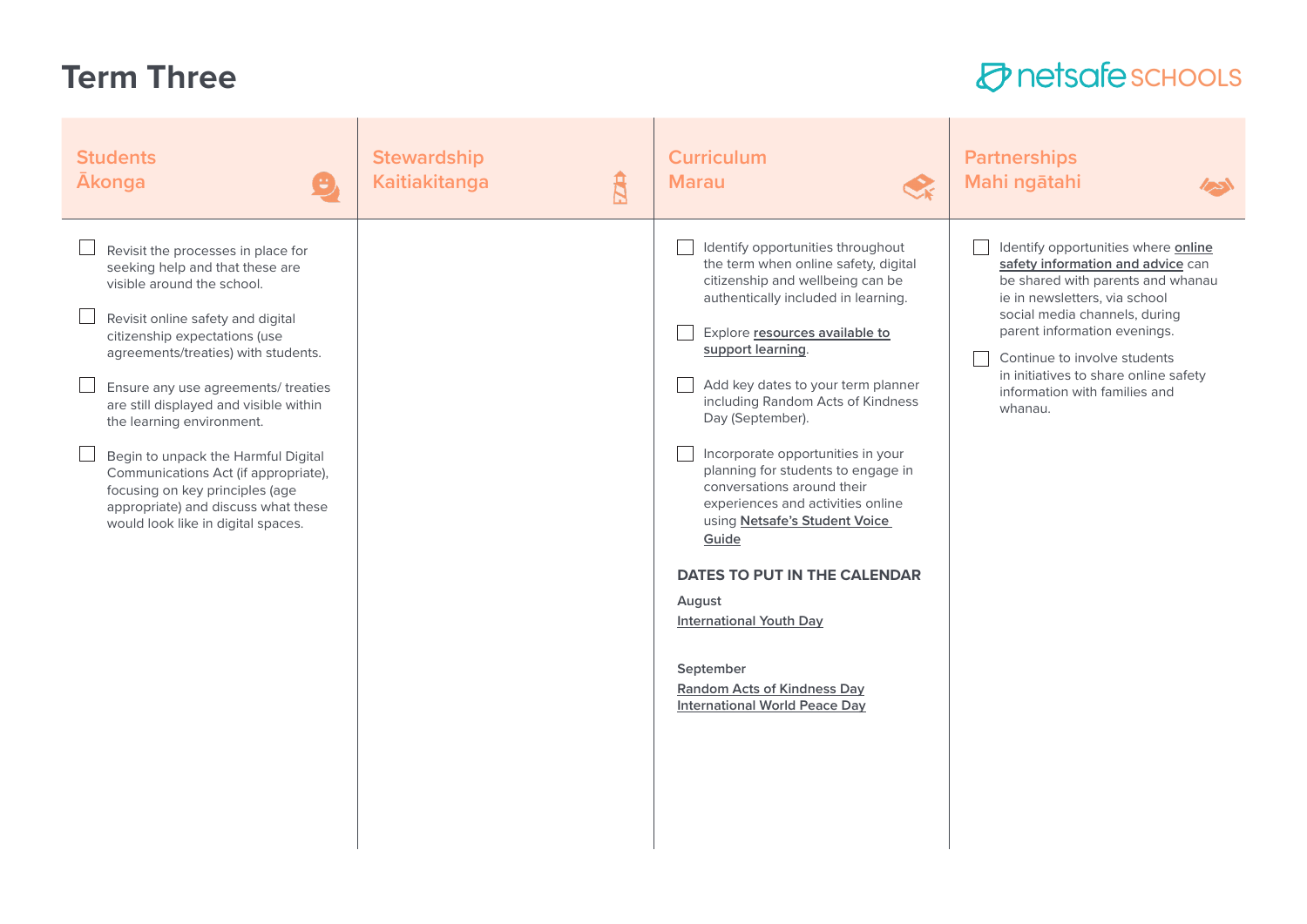#### **Term Three**

| $\mathbf{\Xi}_{\!\mathbf{2}}$<br><b>Professional Confidence</b><br>Te tū māia                                                                                                                                                                                                                                                                                                                                                 | Inquiry and Review   Te aromātai                                                                                                                |  |
|-------------------------------------------------------------------------------------------------------------------------------------------------------------------------------------------------------------------------------------------------------------------------------------------------------------------------------------------------------------------------------------------------------------------------------|-------------------------------------------------------------------------------------------------------------------------------------------------|--|
| Undertake online safety, digital citizenship and<br>wellbeing development sessions provided<br>internally or by an external agency.<br>Identify any external online safety, digital<br>citizenship and wellbeing professional<br>development opportunities including Netsafe's<br><b>Online Safety Conference</b><br>Begin Netsafe's Teacher Accreditation<br>Programme to gain your Netsafe Schools<br><b>Educator Badge</b> | Reflect on online safety, digital citizenship and<br>wellbeing learning and teaching from the<br>previous term and use this to inform planning. |  |
|                                                                                                                                                                                                                                                                                                                                                                                                                               |                                                                                                                                                 |  |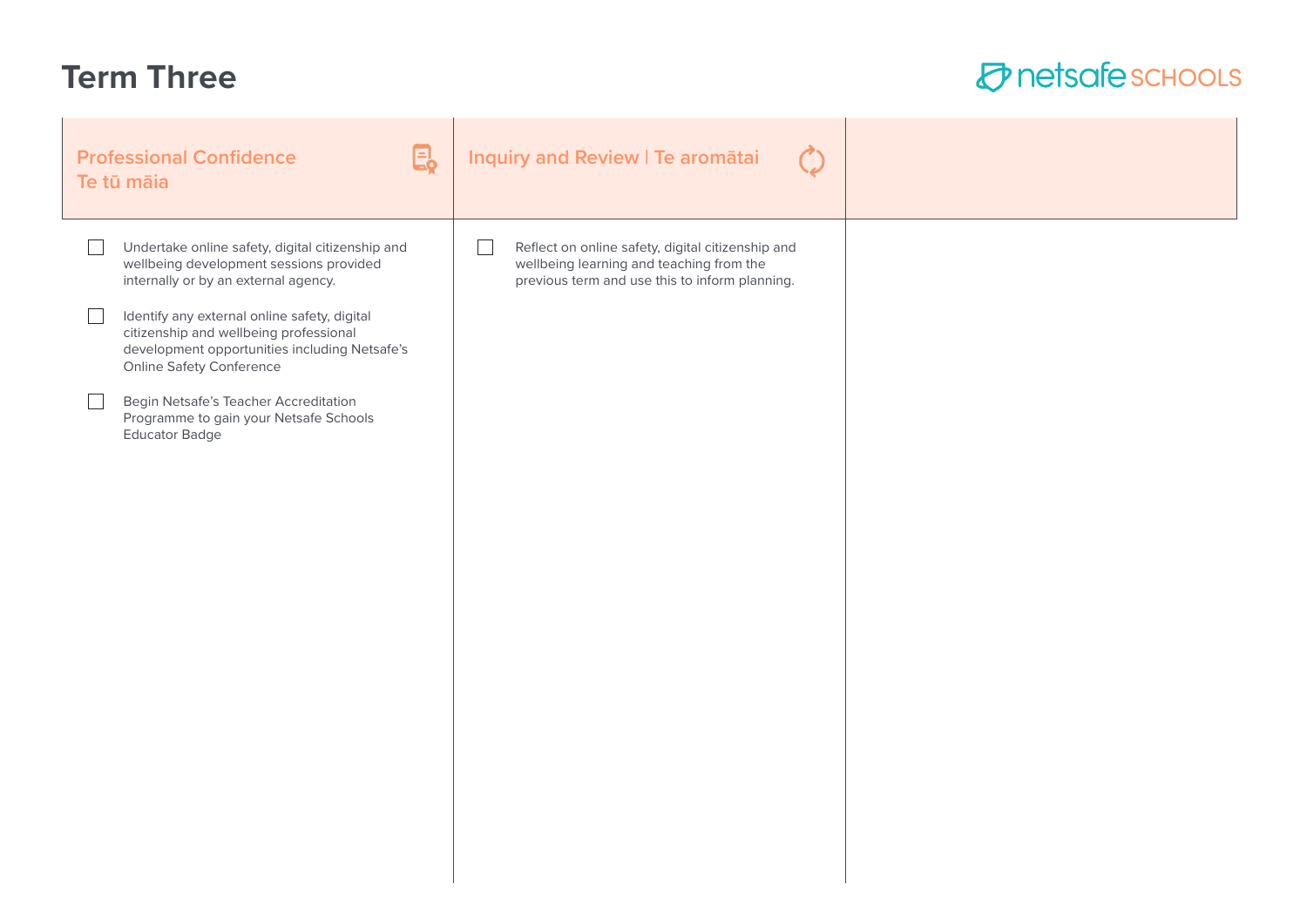## **Term Four**

| <b>Students</b><br><b>Akonga</b><br>$\left( \begin{matrix} \mathbf{H} \ \mathbf{H} \ \mathbf{H} \end{matrix} \right)$                                                                                                                                                                                                                                                                                                  | <b>Stewardship</b><br>$\mathbf{\hat{H}}$<br><b>Kaitiakitanga</b> | <b>Curriculum</b><br><b>Marau</b><br>$\mathcal{Q}_k$                                                                                                                                                                                                                                                                                                                                                                                                                                                                                                                                                                                                                                                                                                                                                                                              | <b>Partnerships</b><br>Mahi ngātahi                                                                                                                                                                                                                                                                                                                               |
|------------------------------------------------------------------------------------------------------------------------------------------------------------------------------------------------------------------------------------------------------------------------------------------------------------------------------------------------------------------------------------------------------------------------|------------------------------------------------------------------|---------------------------------------------------------------------------------------------------------------------------------------------------------------------------------------------------------------------------------------------------------------------------------------------------------------------------------------------------------------------------------------------------------------------------------------------------------------------------------------------------------------------------------------------------------------------------------------------------------------------------------------------------------------------------------------------------------------------------------------------------------------------------------------------------------------------------------------------------|-------------------------------------------------------------------------------------------------------------------------------------------------------------------------------------------------------------------------------------------------------------------------------------------------------------------------------------------------------------------|
| Revisit the processes in place for<br>seeking help and that these are<br>visible around the school.<br>Revisit online safety and digital<br>citizenship expectations (use<br>agreements/treaties) with students.<br>Continue to address the Harmful<br>Digital Communications Act (if<br>appropriate), focusing on key<br>principles (age appropriate) and<br>discuss what these would look like in<br>digital spaces. |                                                                  | Identify opportunities throughout<br>the term when online safety, digital<br>citizenship and wellbeing can be<br>authentically included in learning.<br>Explore resources available to<br>support learning.<br>Add key dates to your term planner<br>including World Mental Health Day<br>(October).<br>Incorporate opportunities in your<br>planning for students to engage in<br>conversations around their<br>experiences and activities online<br>using Netsafe's Student Voice<br>Guide<br>Identify key dates including Safer<br>Internet Day and Netsafe's Online<br>Safety Week and add these to your<br>calendar for the coming year.<br><b>DATES TO PUT IN THE CALENDAR</b><br>October<br><b>World Mental Health Day</b><br><b>World Teachers' Day</b><br>November<br><b>World Children's Day</b><br>December<br><b>Human Rights Day</b> | Continue to identify opportunities<br>where online safety information<br>and advice can be shared with<br>parents and whanau ie in<br>newsletters, via school social media<br>channels, during parent information<br>evenings.<br>Share Netsafe's BYOD advice with<br>families and whanau who may<br>purchase BYOD devices during the<br>holidays (if applicable) |